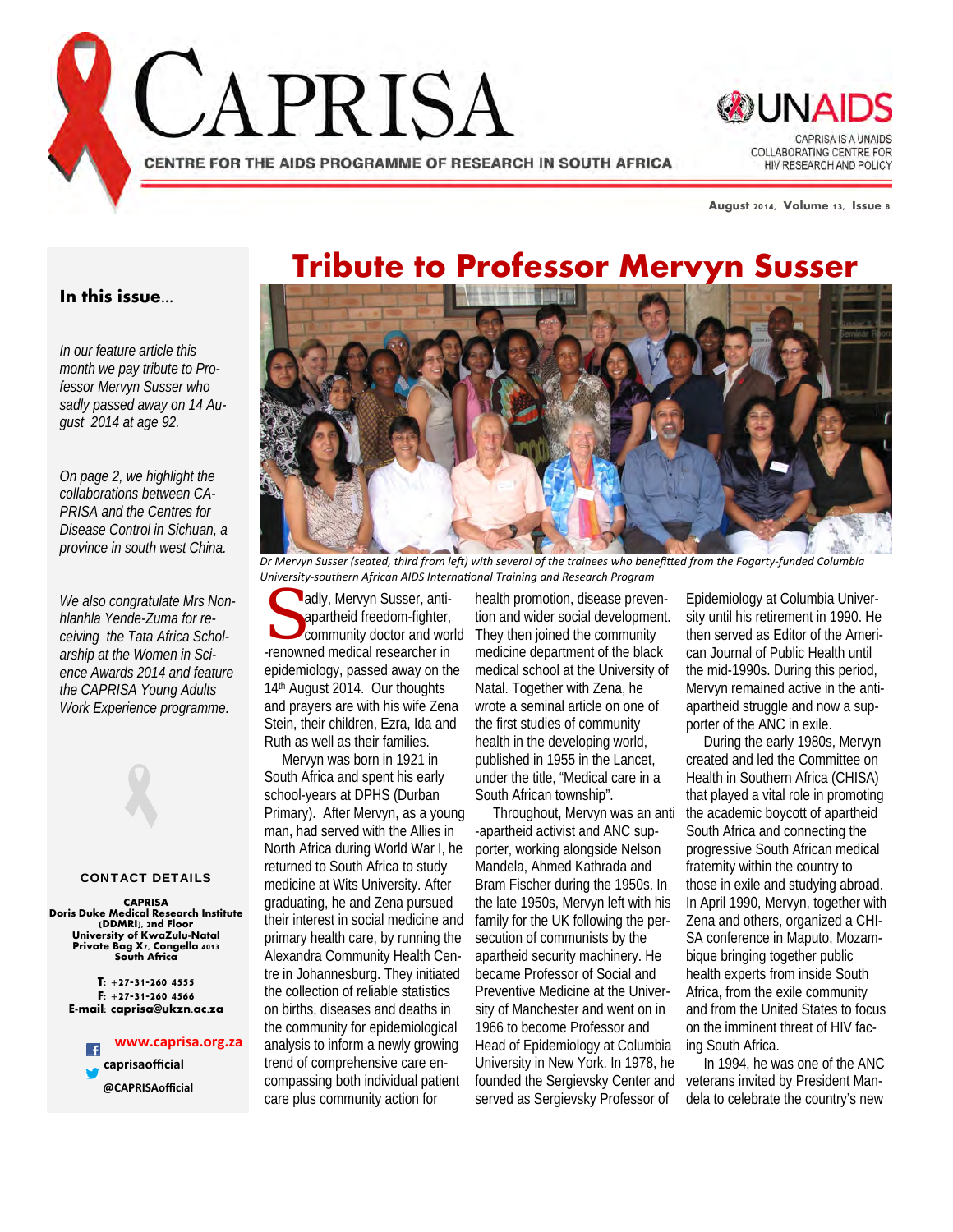

#### **Tribute to Mervyn continued...**

-born democracy at the Union Buildings. He advised the first post-Apartheid South African government and Minister of Health on rebuilding primary health care and medical research in South Africa. That year, he served on a review panel to advise the South African Medical Research Council's (MRC) Centre for Epidemiological Research in Southern Africa (CERSA), emphasing the importance of a research programme to reduce the potential impact of HIV/AIDS. In 1999, Mervyn and Zena served as joint Directors of the Africa Centre that had been established jointly by the MRC, University of Natal and University of Durban-Westville in the rural community of Hlabisa in northern KwaZulu-Natal.

 Mervyn and Zena were part of the creation of the Centre for the AIDS Programme in South Africa (CAPRISA), which is headquartered in the Doris Duke Medical Research Institute of the Nelson R Mandela School of Medicine in Durban. During its first 6 years, they visited CAPRISA every year to review its research and to advise on its future direction. Mervyn was pivotal to much of CAPRISA's ground-breaking research in AIDS, continually encouraging us to focus on scientific excellence in CA-PRISA's research programmes.

 One of his most important and lasting legacies is his involvement in training South African epidemiologists, initially through the Rockefeller programme and subsequently through the Fogarty programme; the latter in conjunction with Zena as well as Salim and Quarraisha Abdool Karim. In his generous and gentle way, Mervyn has contributed enormously to training epidemiologists in the southern African region. Through his training, he has left an indelible mark on at least 3 of South Africa's leading medical research organisations CAPRISA, Africa Centre and CERSA/MRC.

 Mervyn will be missed by his students, friends, colleagues and family throughout the world. His hallmark of rigorous science, social justice and caring will ensure his lasting legacy.

Hamba Kahle Mervyn.

**Professor Salim S. Abdool Karim**  Director: CAPRISA

# **CDC-Sichuan and CAPRISA formalise links**



*Bo Du Deputy Director, Health Department, Sichuan Province and Salim Abdool Karim formalize the relaƟonship between CAPRISA and the CDC Sichuan Province* 

enior officials from the Centres<br>for Disease Control in Sichuan,<br>a province in south west China, for Disease Control in Sichuan, a province in south west China, visited CAPRISA in August to gain insights into CAPRISA's AIDS research and to sign a cooperation agreement between CDC-Sichuan and CAPRISA. Led by Dr Bo Du, Deputy Director, Health Department, Sichuan Province, the delegation included senior members of the Health Department of Sichuan Province, Sichuan CDC and the Sichuan Medical Information Research Institute.

 In addition to learning about CA-PRISA's experiences in AIDS prevention and control programs, the delegation spent time during their visit to learn the latest developments on antiretroviral treatment, treatment for opportunistic infections and the use of antiretrovirals to prevent HIV transmission. The visit followed an exploratory visit by Sichuan CDC to CAPRISA last year and formalised the relationship between the two organisations. The relationship will allow for the Sichuan CDC scientists to spend time at CAPRISA and acquire further skills in HIV and AIDS patient management and HIV clinical research. In addition, CA-

PRISA's senior staff will be invited to visit the CDC-Sichuan to provide onsite training and support.

 Professor Salim Abdool Karim Director of CAPRISA welcomed the visit, and said, "This agreement symbolises the geographic reach of CAPRISA's scientific contributions, extending to several BRICS countries and multilateral agencies."

 The delegation spent over five hours with senior scientists at CAPRISA and visited the CAPRISA eThekwini Clinical Research site where they met with CAPRISA's deputy director, Dr Nesri Padayatchi. This was followed by a tour of the CAPRISA laboratory at the DDMRI offices, presentations and a meeting with Professors Salim and Quarraisha Abdool Karim. The CDC presentation titled: 'HIV/AIDS Prevalence and Comprehension Prevention and Treatment in Sichuan Province' highlighted the critical importance of enhancing HIV treatment mechanisms in that province.

 Dr Nesri Padayatchi and Dr Kogie Naidoo will visit the HIV clinical centres and HIV research organisations in Sichuan province in October this year as guests of the Sichuan CDC.

> Registration and information: www.virologyeducation.com

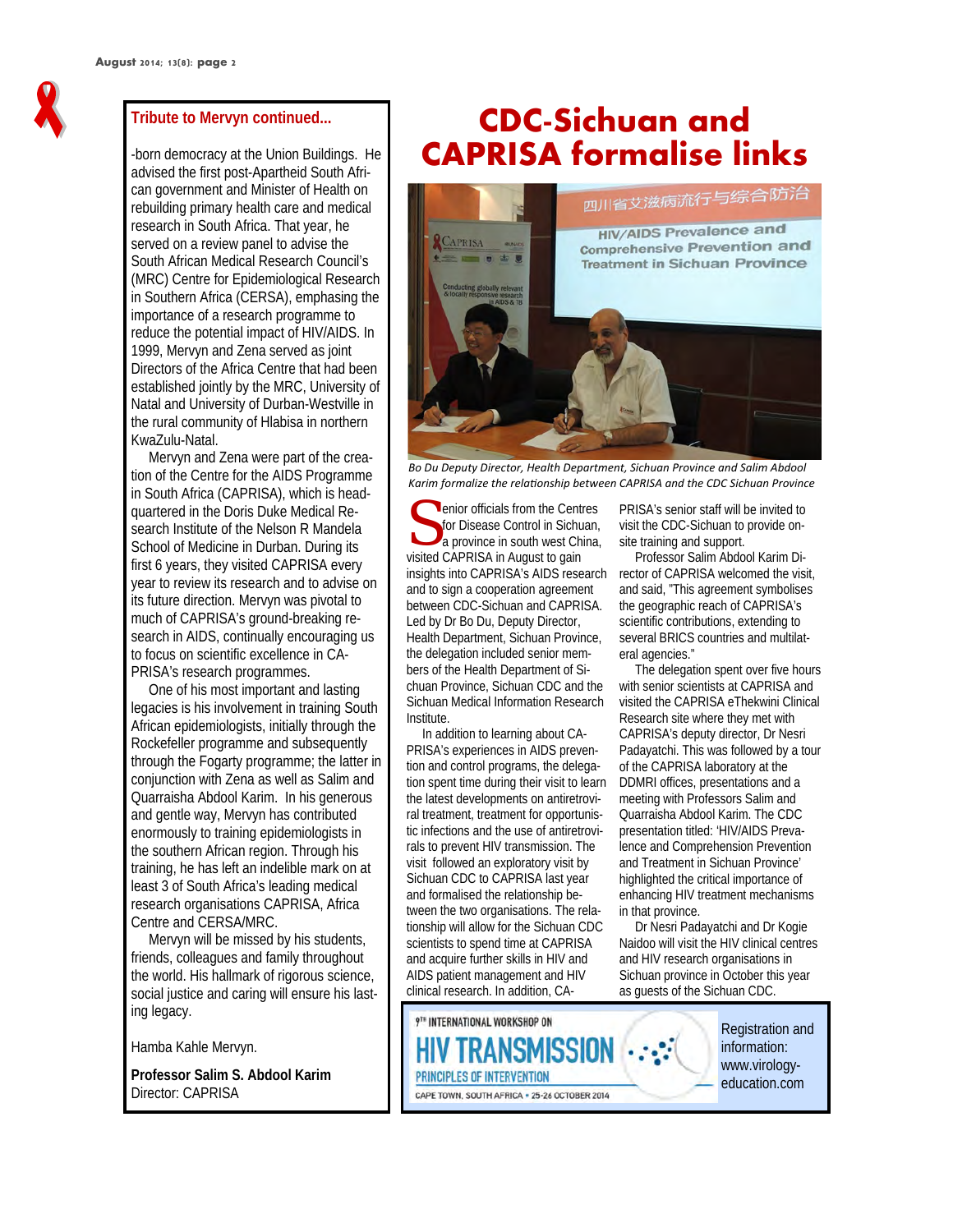### **SA Women in Science Awards 2014—Tata Scholarship for CAPRISA Statistician**

Initiatistician Nonhlanhla Yende-Zuma received a Tata<br>Africa Scholarship valued at R60 000 which will spot<br>Sor her PhD studies . The announcement was made<br>the DST More Music function Africa Scholarship valued at R60 000 which will sponsor her PhD studies . The announcement was made at the DST Women in Science Awards 2014 held in Johannesburg in August. The prestigious award in 'recognition of her outstanding academic and research ability' was presented by Minister of Science and Technology Mrs Naledi Pandor at a special awards dinner. Nonhlanhla is registered for her PhD in biostatistics at the University of KwaZulu-Natal. Her research focuses on the statistical methods of estimating the causal effect of treatment in randomised controlled trials using an instrumental variable. Her supervisor, Professor Henry Mwambi Academic Leader in UKZN School of Mathematics, Statistics and Computer Science, who strongly recommended Nonhlanhla for the award said that "the work will definitely propel Nonhlanhla's Biostatistics skills to even higher heights and be among top mentors in Biostatistics to other upcoming young Statisticians".

 In nominating Nonhlanhla Professor Quarraisha Abdool Karim, CAPRISA's Associate Scientific Director said: "as one of the Statisticians at CAPRISA, she has been involved in several pivotal studies where she has made substantive contributions to study design statistical analysis and interpretation of the data. Several of these studies have been published in high impact journals and Nonhlanhla's contributions are recognized as a co-author".

 "Mrs Yende is already playing a critical role in terms of her contribution to undertaking large and complex studies in HIV/ AIDS and TB that is changing the prevention and treatment landscape. Her PhD will further enhance her understanding and capacity to analyse large, complex datasets with multiple timepoints, manage the quality of study conduct through generation of monthly reports, and meaningfully interpret the data and to contribute to manuscript preparation and methodological advances in Statistics."



*Mrs Nonhlanhla Yende‐Zuma (centre) being congratulated on her*  $a$ ward by CAPRISA's Deputy Director, Dr Nesri Padayatchi (left), *and Dr Kogie Naidoo (right)*

 Deputy Director of CAPRISA Dr Nesri Padayatchi hosted a special function to congratulate Nonhlanhla for her 'outstanding achievement'. Nonhlanhla paid tribute to CA-PRISA and her mentors for the "opportunities to advance her career and for being part of the team that transforms raw data that is collected at our clinics into meaningful and useful information". "As a mother of two, it's not easy juggling between raising children, my full time job and my studies. But time management and the support I get from my family helps me a lot. In the midst of it all, I make time to work on my PhD. In addition, having a wonderful and supportive mentor and head of department like Anneke Grobler keeps you motivated to do the best all the time."

### **CAPRISA Young Adults Work Experience programme**

n the 7th July 2014, the CAPRISA HR team welcomed 6 excited and enthusiastic young adults between the ages of 15 and 17 to participate in the CAPRISA Young Adults Workplace Experience programme over 4 days.

 The programme was aimed at exposing young adults to the "world of work" in a clinical research Organisation, as well as enabling learners to make more informed choices about future careers.

 The programme commenced with an overview of CAPRISA and the various departments and functions, presented by Dr Carl Montague. This was followed by a session on career choices and interests, facilitated by Dr Devi Rajab and the HR Team.

 The young adults then spent time in various departments, such as the Prevention, Treatment, Medicine, Pharmacy, Laboratory, IT and Finance teams, based on their individual interest and possible career choices.

 The feedback was overwhelmingly positive from the students and they found the information shared to be helpful in the decisions regarding which career to pursue.



*ParƟcipants of the CAPRISA young adults work experience programme*